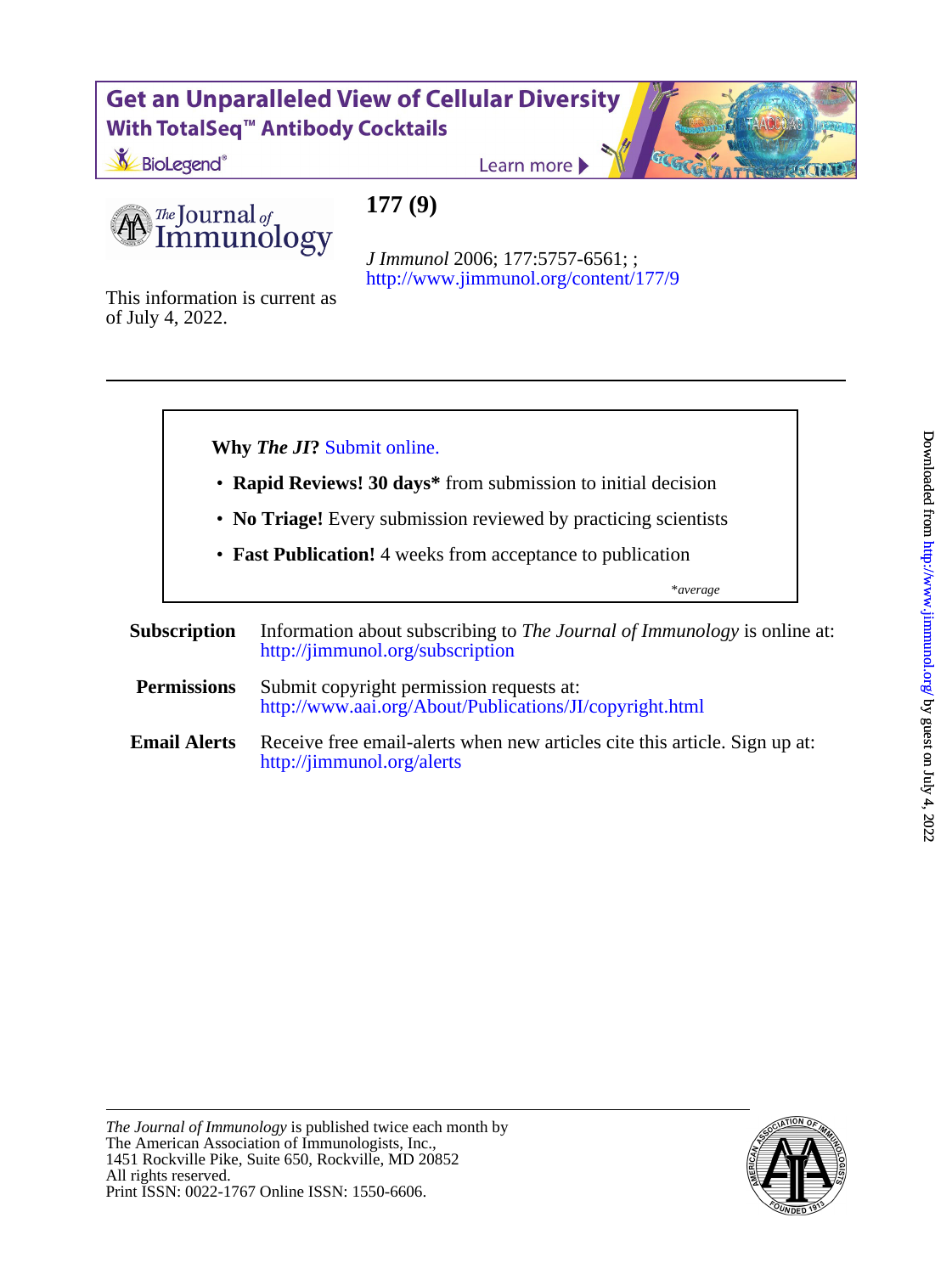# **TABLE OF CONTENTS**

## <sup>5757</sup> **In This Issue**

#### **Pillars of Immunology**

- 5759 The First Molecular Basis of the "Missing Self" Hypothesis *Francisco Borrego*
- 5761 Pillars Article: MHC Class I Alloantigen Specificity of Ly-49<sup>+</sup> IL-2-Activated Natural Killer Cells. *Nature* 1992. 358: 66 –70. *Franz M. Karlhofer, Randall K. Ribaudo, and Wayne M. Yokoyama*

#### **Brief Reviews**

5767 Variability and Exclusion in Host and Parasite: Epigenetic Regulation of Ig and *var* Expression *Shira Fraenkel and Yehudit Bergman*

#### **Cutting Edge**

5775 Cutting Edge: Rapid Recovery of NKT Cells upon Institution of Highly Active Antiretroviral Therapy for HIV-1 Infection *Hans J. J. van der Vliet, Marit G. A. van Vonderen, Johan W. Molling, Hetty J. Bontkes, Martine Reijm, Peter Reiss,*

*Michiel A. van Agtmael, Sven A. Danner, Alfons J. M. van den Eertwegh, B. Mary E. von Blomberg, and Rik J. Scheper*

5779 Cutting Edge: Deficiency of Macrophage Migration Inhibitory Factor Impairs Murine Airway Allergic Responses

*Bing Wang, Xiaozhu Huang, Paul J. Wolters, Jiusong Sun, Shiro Kitamoto, Min Yang, Richard Riese, Lin Leng, Harold A. Chapman, Patricia W. Finn, John R. David, Richard Bucala, and Guo-Ping Shi*

5785 Cutting Edge: Role of TANK-Binding Kinase 1 and Inducible IRB Kinase in IFN Responses against Viruses in Innate Immune Cells *Kosuke Matsui, Yutaro Kumagai, Hiroki Kato, Shintaro Sato, Tatsukata Kawagoe, Satoshi Uematsu, Osamu Takeuchi, and Shizuo Akira*

### **Cellular Immunology and Immune Regulation**

5791 Harboring of Particulate Allergens within Secretory Compartments by Mast Cells following IgE/FceRI-Lipid Raft-Mediated Phagocytosis *Jeoung-Sook Shin, Christopher P. Shelburne, Cong Jin, E. Ann LeFurgey, and Soman N. Abraham*

On the cover: Recruitment to cutaneous inflammation of in vitro-activated B6 (green) versus Core 2 GlcNAcT-I-deficient (red) CD8 T cells in P-selectin-deficient recipients. Such competitive in vivo recruitment methods were developed to assess the contribution of CD43 on selectin-dependent recruitment of neutrophils and activated CD8 T cells. Carlow, D. A., and H. J. Ziltener. 2006. CD43 deficiency has no impact in competitive in vivo assays of neutrophil or activated T cell recruitment efficiency. *J. Immunol.* 177: 6450 – 6459.

*The Journal of Immunology* (ISSN 0022-1767) is published twice each month by The American Association of Immunologists, Inc., 9650 Rockville Pike, Bethesda, MD 20814-3994. Subscription term: New subscriptions and renewals begin January 1 and expire one year later (see http://www.jimmunol.org/subscriptions for prices and details). A special rate is available to members of The American Association of Immunologists, Inc. (see http://www.aai.org/membership). Periodicals postage paid at Bethesda, MD 20814-3998, and at additional mailing offices. Country of origin U.S.A. Printed on acid-free recyclable paper. Postmaster: Send address changes to *The Journal of Immunology,* Subscription Department, Room L-2407A, 9650 Rockville Pike, Bethesda, MD 20814-3998. Copyright © 2006 by The American Association of Immunologists, Inc.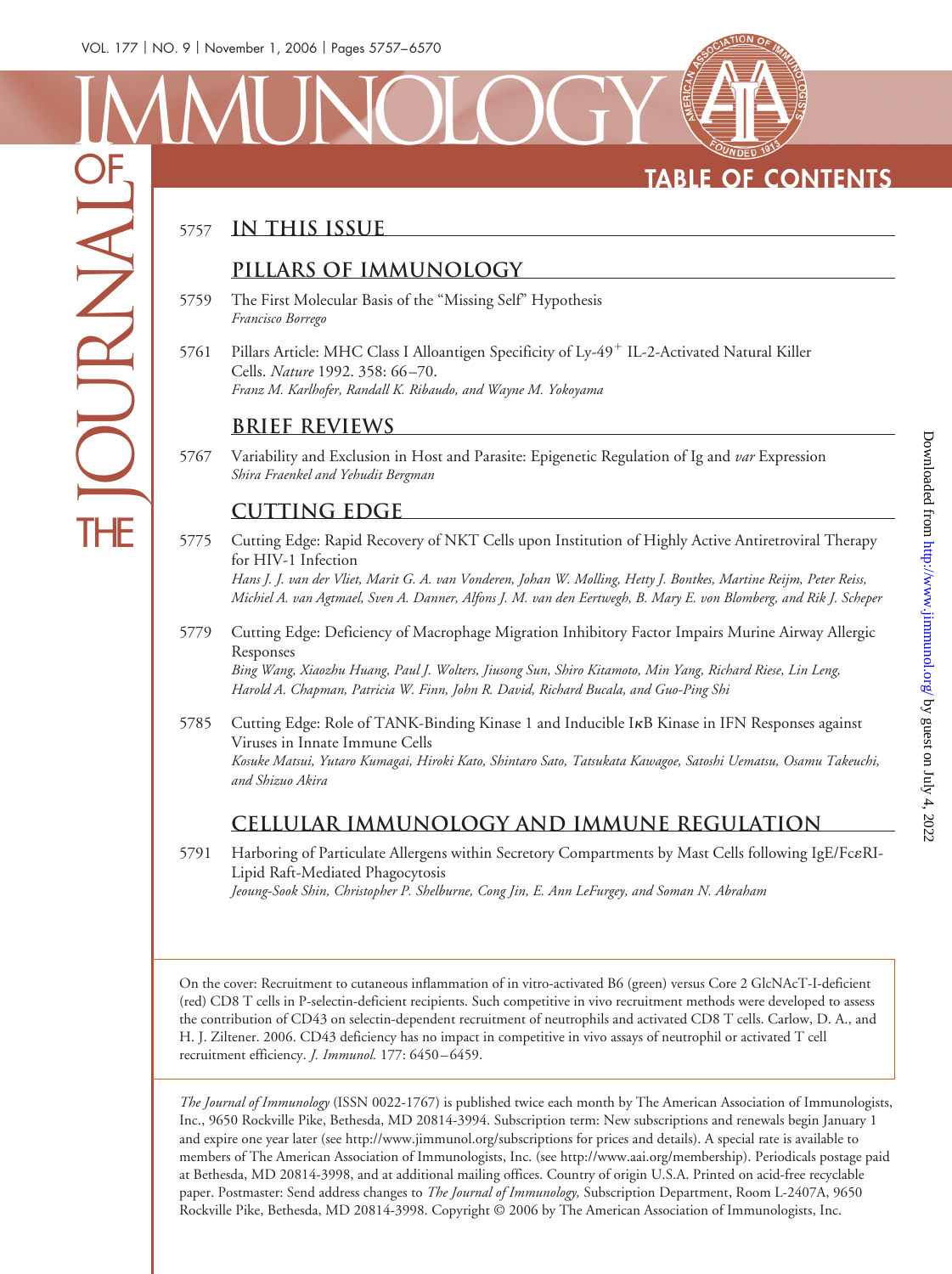- 5801 Critical YxKxHxxxRP Motif in the C-Terminal Region of GATA3 for Its DNA Binding and Function *Ryo Shinnakasu, Masakatsu Yamashita, Kenta Shinoda, Yusuke Endo, Hiroyuki Hosokawa, Akihiro Hasegawa, Shinji Ikemizu, and Toshinori Nakayama*
- 5811 Systemic and Local Characterization of Regulatory T Cells in a Chronic Fungal Infection in Humans *Karen A. Cavassani, Ana P. Campanelli, Ana P. Moreira, Jaqueline O. Vancim, Lucia H. Vitali, Rui C. Mamede, Roberto Martinez, and Joa˜o S. Silva*
- 5819 Aryl Hydrocarbon Receptor Activation Impairs the Priming but Not the Recall of Influenza Virus-Specific  $CD8<sup>+</sup>$  T Cells in the Lung *B. Paige Lawrence, Alan D. Roberts, Joshua J. Neumiller, Jennifer A. Cundiff, and David L. Woodland*
- 5829 Receptor Cross-Linking on Human Plasmacytoid Dendritic Cells Leads to the Regulation of IFN- $\alpha$  Production *Stacey L. Fanning, Thaddeus C. George, Di Feng, Steven B. Feldman, Nicholas J. Megjugorac, Alexander G. Izaguirre, and Patricia Fitzgerald-Bocarsly*
- 5840 Ly49B Is Expressed on Multiple Subpopulations of Myeloid Cells *Frances Gays, Jonathan G. Aust, Delyth M. Reid, Jane Falconer, Noriko Toyama-Sorimachi, Philip R. Taylor, and Colin G. Brooks*
- 5852 Characterization of  $F\exp 3^+CD4^+CD25^+$  and IL-10-Secreting  $CD4^+CD25^+$  T Cells during Cure of Colitis *Holm H. Uhlig, Janine Coombes, Christian Mottet, Ana Izcue, Claire Thompson, Andrea Fanger, Andrea Tannapfel, Jason D. Fontenot, Fred Ramsdell, and Fiona Powrie*
- 5861 Accelerated Antigen Sampling and Transport by Airway Mucosal Dendritic Cells following Inhalation of a Bacterial Stimulus *Frode L. Jahnsen, Deborah H. Strickland, Jennifer A. Thomas, Iriani T. Tobagus, Sylvia Napoli, Graeme R. Zosky, Debra J. Turner, Peter D. Sly, Philip A. Stumbles, and Patrick G. Holt*
- 5868 "Alternatively Activated" Dendritic Cells Preferentially Secrete IL-10, Expand Foxp $3^+$ CD4<sup>+</sup> T Cells, and Induce Long-Term Organ Allograft Survival in Combination with CTLA4-Ig *Yuk Yuen Lan, Zhiliang Wang, Giorgio Raimondi, Wenhan Wu, Bridget L. Colvin, An De Creus, and Angus W. Thomson*
- 5878 Aberrant Phenotype and Function of Myeloid Dendritic Cells in Systemic Lupus Erythematosus *Dacheng Ding, Hemal Mehta, W. Joseph McCune, and Mariana J. Kaplan*
- 5890 T-bet Controls Pathogenicity of CTLs in the Heart by Separable Effects on Migration and Effector Activity *Viviany R. Taqueti, Nir Grabie, Richard Colvin, Hong Pang, Petr Jarolim, Andrew D. Luster, Laurie H. Glimcher, and Andrew H. Lichtman*
- 5902 Resolvin D Series and Protectin D1 Mitigate Acute Kidney Injury *Jeremy S. Duffield, Song Hong, Vishal S. Vaidya, Yan Lu, Gabrielle Fredman, Charles N. Serhan, and Joseph V. Bonventre*
- 5912 Impact of Bronchial Epithelium on Dendritic Cell Migration and Function: Modulation by the Bacterial Motif KpOmpA *Muriel Pichavant, Solenne Taront, Pascale Jeannin, Lae¨titia Breuilh, Anne-Sophie Charbonnier, Corentin Spriet, Catherine Fourneau, Nathalie Corvaia, Laurent He´liot, Anne Brichet, Andre´-Bernard Tonnel, Yves Delneste, and Philippe Gosset*
- 5920 Human Plasmacytoid Dendritic Cell Function: Inhibition of IFN- $\alpha$  Secretion and Modulation of Immune Phenotype by Vasoactive Intestinal Peptide Dorit Fabricius, M. Sue O'Dorisio, Sue Blackwell, and Bernd Jahrsdörfer
- 5928 B7-H1-Induced Apoptosis as a Mechanism of Immune Privilege of Corneal Allografts *Junko Hori, Mingcong Wang, Megumi Miyashita, Keiko Tanemoto, Hiroshi Takahashi, Toshitada Takemori, Ko Okumura, Hideo Yagita, and Miyuki Azuma*
- 5936 Heme Oxygenase-1-Mediated CD4<sup>+</sup>CD25<sup>high</sup> Regulatory T Cells Suppress Allergic Airway Inflammation *Zhen-Wei Xia, Wen-Wei Zhong, Li-Qing Xu, Jian-Le Sun, Qing-Xiang Shen, Ji-Guang Wang, Jie Shao, Yun-Zhu Li, and Shan-Chang Yu*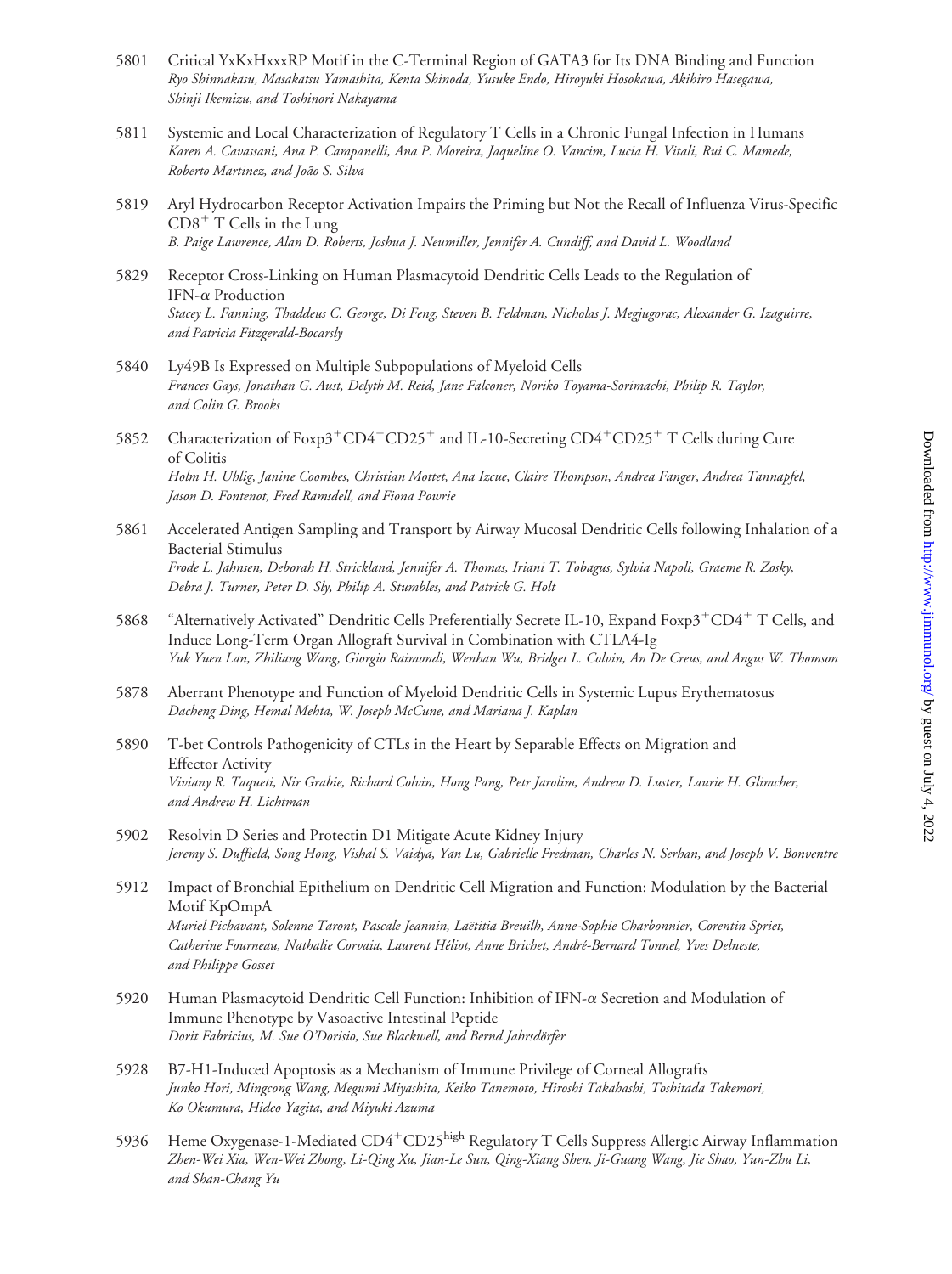- 5946 Enhanced Immunogenicity of Heat Shock Protein 70 Peptide Complexes from Dendritic Cell-Tumor Fusion Cells *Yutaka Enomoto, Ajit Bharti, Ad Abdul Khaleque, Baizheng Song, Chunlei Liu, Vasso Apostolopoulos, Pei-xiang Xing, Stuart K. Calderwood, and Jianlin Gong*
- 5956 CD4 T Cell-Induced, Bid-Dependent Apoptosis of Cutaneous Dendritic Cells Regulates T Cell Expansion and Immune Responses *Sanjay Pradhan, Joseph Genebriera, Warren L. Denning, Kumar Felix, Craig A. Elmets, and Laura Timares*
- 5968 Subepithelial Myofibroblasts are Novel Nonprofessional APCs in the Human Colonic Mucosa *Jamal I. Saada, Irina V. Pinchuk, Carlos A. Barrera, Patrick A. Adegboyega, Giovanni Suarez, Randy C. Mifflin, John F. Di Mari, Victor E. Reyes, and Don W. Powell*
- 5980 Cbl-b Is a Negative Regulator of Inflammatory Cytokines Produced by IgE-Activated Mast Cells *Sonja E. Gustin, Christine B. F. Thien, and Wallace Y. Langdon*
- 5990 Conditional Deletion of Shp2 Tyrosine Phosphatase in Thymocytes Suppresses Both Pre-TCR and TCR Signals *Thanh V. Nguyen, Yuehai Ke, Eric E. Zhang, and Gen-Sheng Feng*
- 5997 Impairment of Dendritic Cell Functionality and Steady-State Number in Obese Mice *Laurence Macia, Myriam Delacre, Georges Abboud, Tan-Sothe´a Ouk, Anne Delanoye, Claudie Verwaerde, Pasquine Saule, and Isabelle Wolowczuk*
- 6007 A CD8/Lck Transgene Is Able to Drive Thymocyte Differentiation *Ruben C. Fragoso, Saiju Pyarajan, Hanna Yoko Irie, and Steven J. Burakoff*
- 6018 Dendritic Cells Cross-Dressed with Peptide MHC Class I Complexes Prime CD8<sup>+</sup> T Cells *Brian P. Dolan, Kenneth D. Gibbs, Jr., and Suzanne Ostrand-Rosenberg*
- 6025 Enhanced IgA Class Switching in Marginal Zone and B1 B Cells Relative to Follicular/B2 B Cells *Denise A. Kaminski and Janet Stavnezer*
- 6030 IL-10 Signaling Is Essential for 1,25-Dihydroxyvitamin  $D_3$ -Mediated Inhibition of Experimental Autoimmune Encephalomyelitis *Karen M. Spach, Faye E. Nashold, Bonnie N. Dittel, and Colleen E. Hayes*
- 6038 TCR $\gamma$  Silencing during  $\alpha\beta$  T Cell Development Depends upon Pre-TCR-Induced Proliferation *Isabel Ferrero, Ste´phane J. C. Mancini, Frederic Grosjean, Anne Wilson, Luc Otten, and H. Robson MacDonald*
- 6044 Endogenous IL-1R1 Signaling Is Critical for Cognate CD4 T Cell Help for Induction of In Vivo Type 1 and Type 2 Antipolysaccharide and Antiprotein Ig Isotype Responses to Intact *Streptococcus pneumoniae*, but Not to a Soluble Pneumococcal Conjugate Vaccine *Quanyi Chen, Goutam Sen, and Clifford M. Snapper*
- 6052 Age- and Vitamin E-Induced Changes in Gene Expression Profiles of T Cells *Sung Nim Han, Oskar Adolfsson, Cheol-Koo Lee, Tomas A. Prolla, Jose Ordovas, and Simin Nikbin Meydani*
- 6062 Inhibition of Human Tumor-Infiltrating Lymphocyte Effector Functions by the Homophilic Carcinoembryonic Cell Adhesion Molecule 1 Interactions *Gal Markel, Rachel Seidman, Noam Stern, Tali Cohen-Sinai, Orit Izhaki, Gil Katz, Michal Besser, Avraham J. Treves, Richard S. Blumberg, Ron Loewenthal, Ofer Mandelboim, Arie Orenstein, and Jacob Schachter*
- 6072 Combined IL-15/IL-15R $\alpha$  Immunotherapy Maximizes IL-15 Activity In Vivo *Thomas A. Stoklasek, Kimberly S. Schluns, and Leo Lefrançois*
- 6081 Incomplete Differentiation of Antigen-Specific CD8 T Cells in Tumor-Draining Lymph Nodes *Kristian M. Hargadon, C. Colin Brinkman, Stacey L. Sheasley-O'Neill, Lisa A. Nichols, Timothy N. J. Bullock, and Victor H. Engelhard*
- 6091 TGF $\beta$  Protein Processing and Activity through TCR Triggering of Primary CD8<sup>+</sup> T Regulatory Cells *Antoine Me´noret, Lara M. Myers, Seung-Joo Lee, Robert S. Mittler, Robert J. Rossi, and Anthony T. Vella*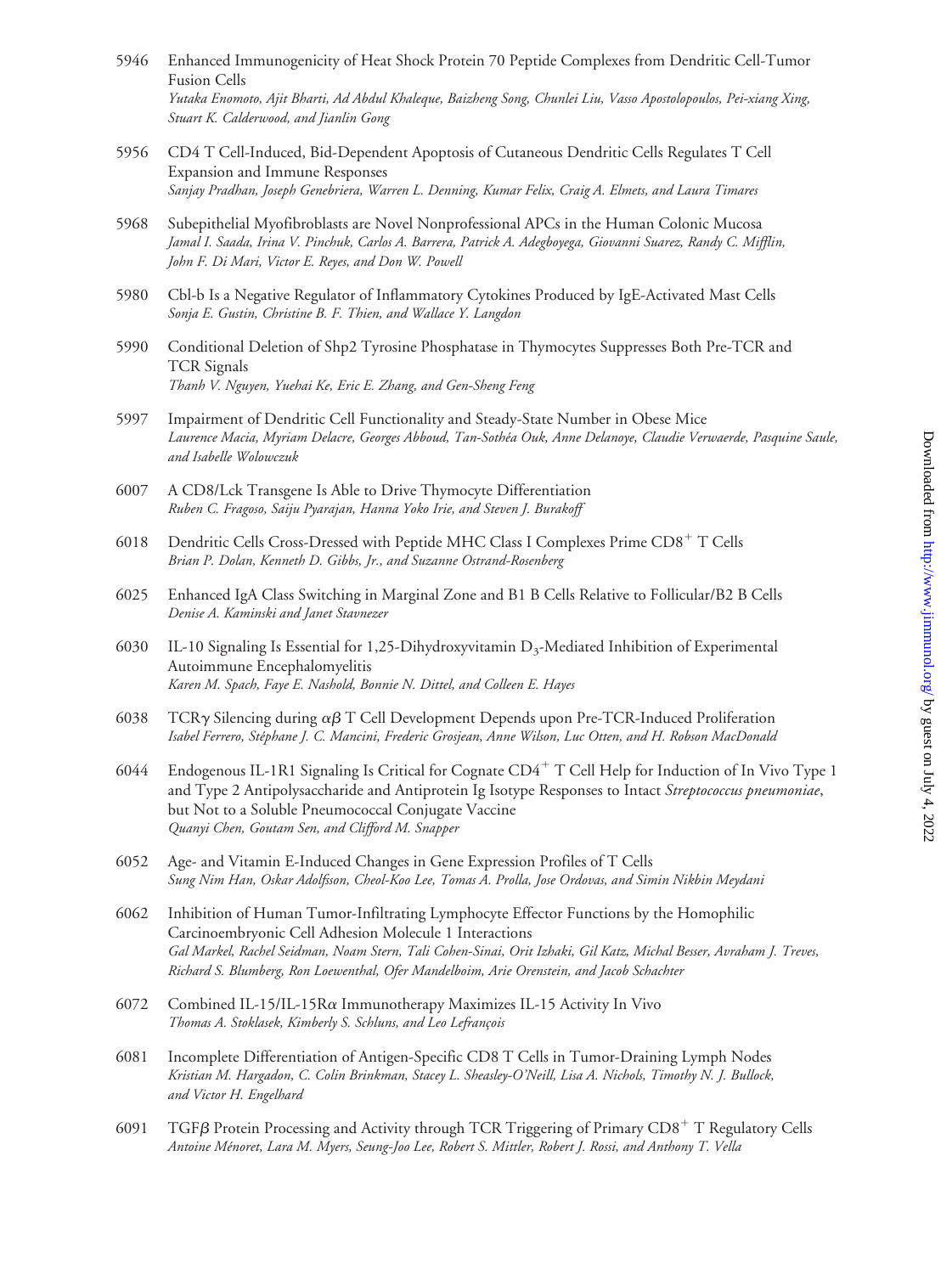- 6098 CD28 Ligation Costimulates Cell Death but Not Maturation of Double-Positive Thymocytes due to Defective ERK MAPK Signaling *Daniel B. Graham, Michael P. Bell, Catherine J. Huntoon, Matthew D. Griffin, Xuguang Tai, Alfred Singer, and David J. McKean*
- 6108 Rapid Selective Priming of Fc $\alpha$ R on Eosinophils by Corticosteroids *Willem ten Hove, Leo A. Houben, Jan A. M. Raaijmakers, Leo Koenderman, and Madelon Bracke*
- 6115 Plasmacytoid Dendritic Cells Do Not Migrate in Intestinal or Hepatic Lymph *Ulf Yrlid, Vuk Cerovic, Simon Milling, Christopher D. Jenkins, Jiquan Zhang, Paul R. Crocker, Linda S. Klavinskis, and G. Gordon MacPherson*
- 6122 Cell-Associated Double-Stranded RNA Enhances Antitumor Activity through the Production of Type I IFN *Sara McBride, Kasper Hoebe, Philippe Georgel, and Edith Janssen*
- 6129 Complex Interplay of Activating and Inhibitory Signals Received by V9V2 T Cells Revealed by Target Cell  $\beta_2$ -Microglobulin Knockdown *Vale´rie Trichet, Ce´cile Benezech, Christelle Dousset, Marie-Claude Gesnel, Marc Bonneville, and Richard Breathnach*
- 6137 Prion Protein Expression by Mouse Dendritic Cells Is Restricted to the Nonplasmacytoid Subsets and Correlates with the Maturation State *Gloria Martı´nez del Hoyo, Marı´a Lo´pez-Bravo, Patraporn Metharom, Carlos Ardavı´n, and Pierre Aucouturier*
- 6143 CC-Chemokine Ligand 16 Induces a Novel Maturation Program in Human Immature Monocyte-Derived Dendritic Cells *Paola Cappello, Tiziana Fraone, Laura Barberis, Carlotta Costa, Emilio Hirsch, Angela R. Elia, Cristiana Caorsi, Tiziana Musso, Francesco Novelli, and Mirella Giovarelli*

#### **Molecular and Structural Immunology**

- 6152 The MAPK Scaffold Kinase Suppressor of Ras Is Involved in ERK Activation by Stress and Proinflammatory Cytokines and Induction of Arthritis *Angela M. Fusello, Laura Mandik-Nayak, Fei Shih, Robert E. Lewis, Paul M. Allen, and Andrey S. Shaw*
- 6159 The Transcriptional Repressor cAMP Response Element Modulator  $\alpha$  Interacts with Histone Deacetylase 1 to Repress Promoter Activity *Klaus Tenbrock, Yuang-Taung Juang, Nadja Leukert, Johannes Roth, and George C. Tsokos*
- 6165 Epigenetic Histone Modifications Do Not Control Igk Locus Contraction and Intranuclear Localization in Cells with Dual B Cell-Macrophage Potential *Suchita Hodawadekar, Fang Wei, Duonan Yu, Andrei Thomas-Tikhonenko, and Michael L. Atchison*
- 6172 Bap31 Enhances the Endoplasmic Reticulum Export and Quality Control of Human Class I MHC Molecules *John J. Ladasky, Sarah Boyle, Malini Seth, Hewang Li, Tsvetelina Pentcheva, Fumiyoshi Abe, Steven J. Steinberg, and Michael Edidin*

#### **Host Defense**

6182 Platelet-Activating Factor Receptor and Innate Immunity: Uptake of Gram-Positive Bacterial Cell Wall into Host Cells and Cell-Specific Pathophysiology *Sophie Fillon, Konstantinos Soulis, Surender Rajasekaran, Heather Benedict-Hamilton, Jana N. Radin, Carlos J. Orihuela, Karim C. El Kasmi, Gopal Murti, Deepak Kaushal, M. Waleed Gaber, Joerg R. Weber, Peter J. Murray, and Elaine I. Tuomanen*

6192 Vimentin Expressed on *Mycobacterium tuberculosis*-Infected Human Monocytes Is Involved in Binding to the NKp46 Receptor *Ankita Garg, Peter F. Barnes, Angel Porgador, Sugata Roy, Shiping Wu, Jagpreet S. Nanda, David E. Griffith, William M. Girard, Nenoo Rawal, Sreerama Shetty, and Ramakrishna Vankayalapati*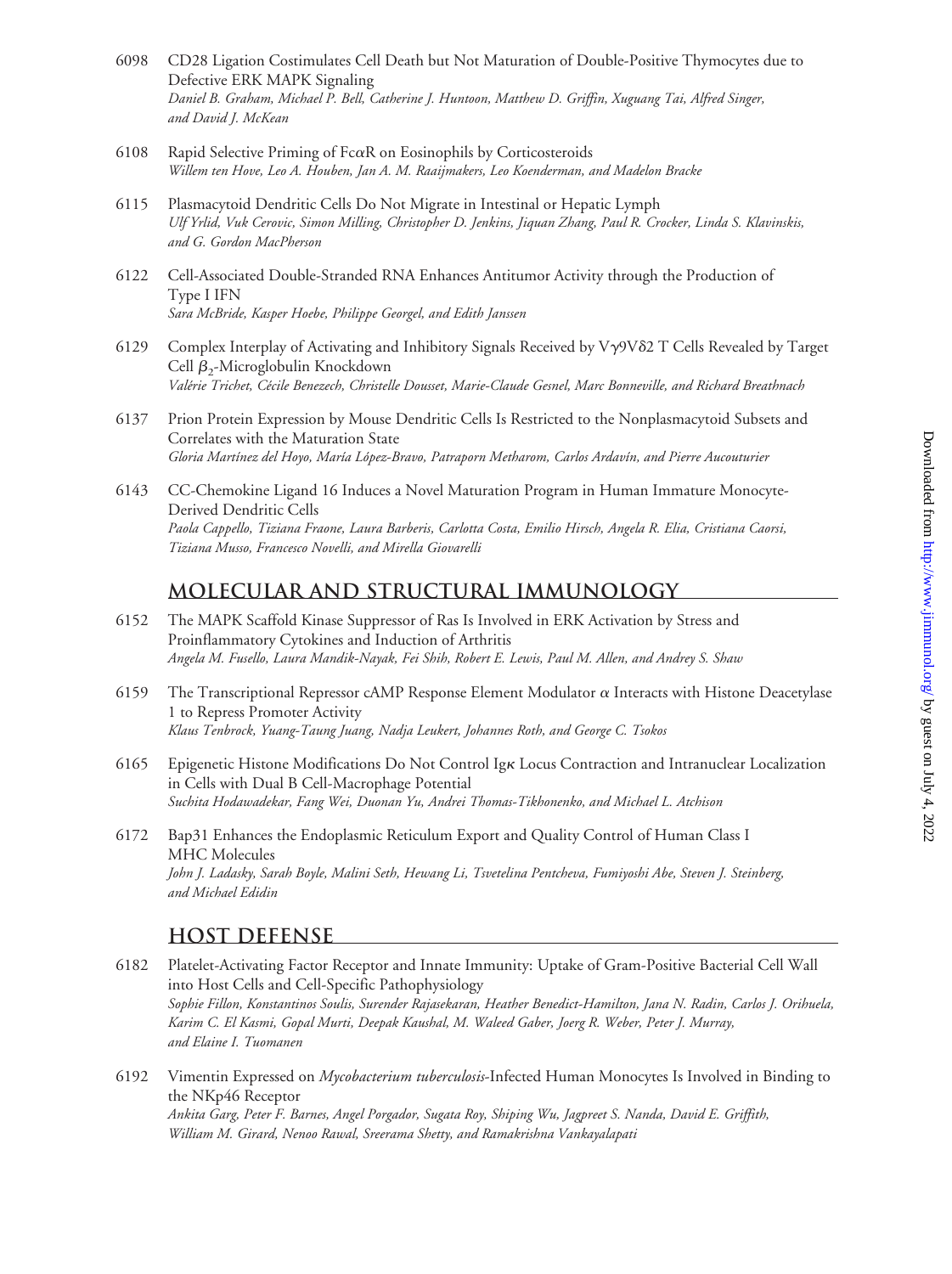- 6199 The Immediate Early 2 Protein of Human Cytomegalovirus (HCMV) Mediates the Apoptotic Control in HCMV Retinitis through Up-Regulation of the Cellular FLICE-Inhibitory Protein Expression *Shih-Hwa Chiou, Yi-Ping Yang, Jung-Chun Lin, Chih-Hung Hsu, Hua-Ci Jhang, Yu-Ting Yang, Chen-Hsen Lee, Larry L. T. Ho, Wen-Ming Hsu, Hung-Hai Ku, Shih-Jen Chen, Steve S.-L. Chen, Margaret D. T. Chang, Cheng-Wen Wu, and Li-Jung Juan*
- 6207 CD1 Antigen Presentation by Human Dendritic Cells as a Target for Herpes Simplex Virus Immune Evasion *Martin J. Raftery, Florian Winau, Stefan H. E. Kaufmann, Ulrich E. Schaible, and Günther Schönrich*
- 6215 Regulatory T Cells Dampen Pulmonary Inflammation and Lung Injury in an Animal Model of *Pneumocystis* Pneumonia *Laura McKinley, Alison J. Logar, Florencia McAllister, Mingquan Zheng, Chad Steele, and Jay K. Kolls*
- 6227 Anti-HIV State but Not Apoptosis Depends on IFN Signature in CD4<sup>+</sup> T Cells *Annette Audige´, Mirjana Urosevic, Erika Schlaepfer, Russell Walker, Doug Powell, Sabine Hallenberger, Helen Joller, Hans-Uwe Simon, Reinhard Dummer, and Roberto F. Speck*
- 6238 Immunoproteasomes Are Essential for Clearance of *Listeria monocytogenes* in Nonlymphoid Tissues but Not for Induction of Bacteria-Specific CD8<sup>+</sup> T Cells *Britta Strehl, Thorsten Joeris, Melanie Rieger, Alexander Visekruna, Kathrin Textoris-Taube, Stefan H. E. Kaufmann, Peter-Michael Kloetzel, Ulrike Kuckelkorn, and Ulrich Steinhoff*
- 6245 *Mycobacterium tuberculosis* Subverts Innate Immunity to Evade Specific Effectors *Corinne Loeuillet, Fabio Martinon, Cynthia Perez, Miguel Munoz, Margot Thome, and Pascal R. Meylan*
- 6256 Mechanisms of Neonatal Mucosal Antibody Protection *Nicola L. Harris, Iris Spoerri, Jacqueline F. Schopfer, Chiara Nembrini, Patrick Merky, Joanna Massacand, Joseph F. Urban, Jr., Alain Lamarre, Kurt Burki, Bernhard Odermatt, Rolf M. Zinkernagel, and Andrew J. Macpherson*
- 6263 Plasmacytoid Dendritic Cells Limit Viral Replication, Pulmonary Inflammation, and Airway Hyperresponsiveness in Respiratory Syncytial Virus Infection *Hongwei Wang, Nina Peters, and Ju¨rgen Schwarze*
- 6271 *Trypanosoma cruzi-*Mediated IFN-y-Inducible Nitric Oxide Output in Macrophages Is Regulated by *iNOS* mRNA Stability *Marc Bergeron and Martin Olivier*
- 6281 Polymeric Immunoglobulin Receptor in Intestinal Immune Defense against the Lumen-Dwelling Protozoan Parasite *Giardia Barbara J. Davids, J. E. Daniel Palm, Michael P. Housley, Jennifer R. Smith, Yolanda S. Andersen, Martin G. Martin, Barbara A. Hendrickson, Finn-Eirik Johansen, Staffan G. Sva¨rd, Frances D. Gillin, and Lars Eckmann*
- 6291 The Engagement of Activating FcRs Inhibits Primate Lentivirus Replication in Human Macrophages *Annie David, Asier Sa´ez-Cirio´n, Pierre Versmisse, Odile Malbec, Bruno Iannascoli, Florence Herschke, Marianne Lucas, Franc¸oise Barre´-Sinoussi, Jean-Franc¸ois Mouscadet, Marc Dae¨ron, and Gianfranco Pancino*
- 6301 TLR3 Deletion Limits Mortality and Disease Severity due to Phlebovirus Infection *Brian B. Gowen, Justin D. Hoopes, Min-Hui Wong, Kie-Hoon Jung, Kevin C. Isakson, Lena Alexopoulou, Richard A. Flavell, and Robert W. Sidwell*
- 6308 Critical Role of the C-Terminal Domains of Factor H in Regulating Complement Activation at Cell Surfaces *Viviana P. Ferreira, Andrew P. Herbert, Henry G. Hocking, Paul N. Barlow, and Michael K. Pangburn*
- 6317 Akt/Protein Kinase B Modulates Macrophage Inflammatory Response to *Francisella* Infection and Confers a Survival Advantage in Mice *Murugesan V. S. Rajaram, Latha P. Ganesan, Kishore V. L. Parsa, Jonathan P. Butchar, John S. Gunn, and Susheela Tridandapani*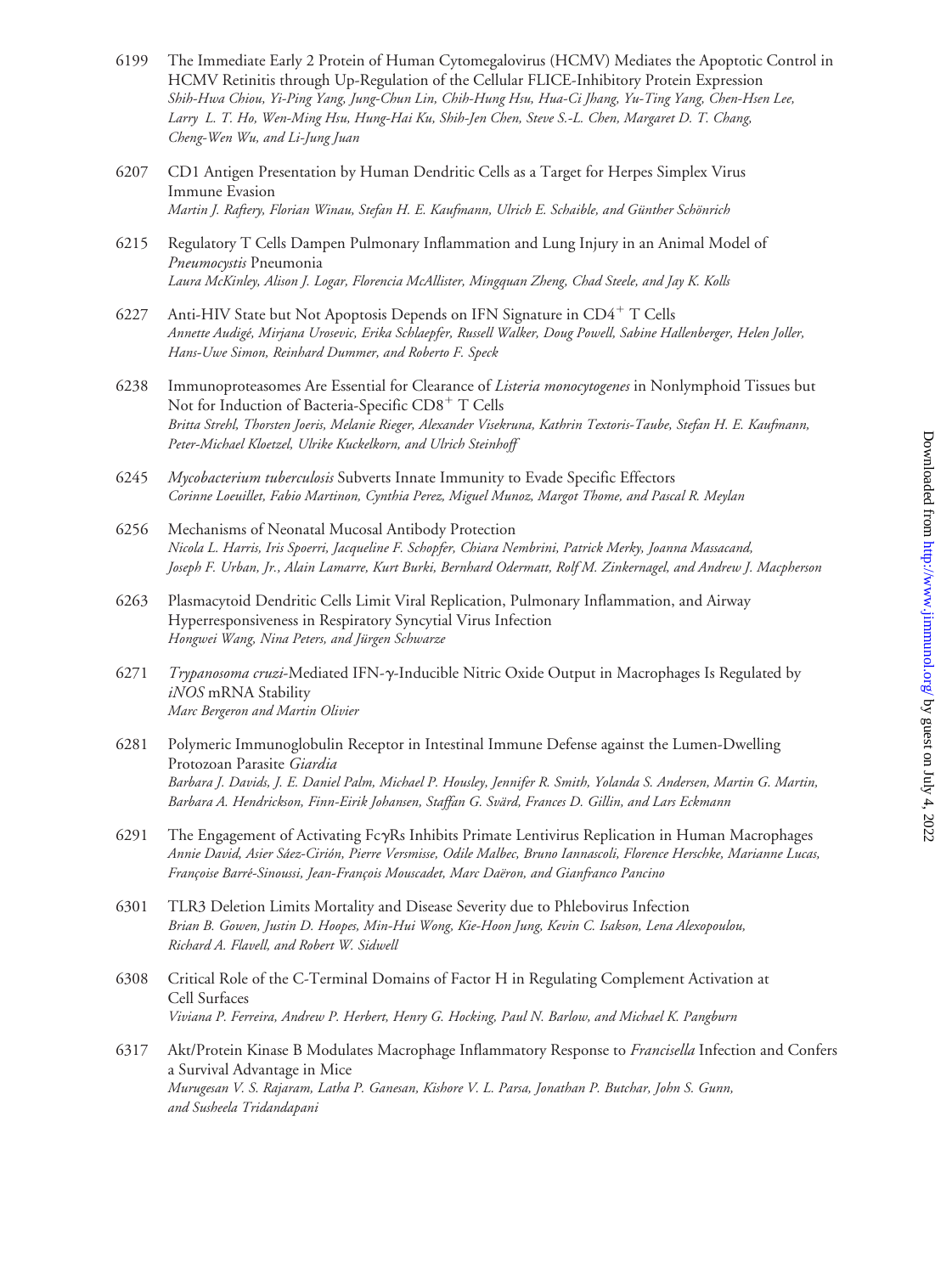- 6325 Cooperative Activation of TLR2 and Bradykinin  $B_2$  Receptor Is Required for Induction of Type 1 Immunity in a Mouse Model of Subcutaneous Infection by *Trypanosoma cruzi Ana Carolina Monteiro, Veroˆnica Schmitz, Erik Svensjo, Ricardo T. Gazzinelli, Igor C. Almeida, Alex Todorov, Luciana B. de Arruda, Ana Cla´udia T. Torrecilhas, Joa˜o B. Pesquero, Alexandre Morrot, Eliete Bouskela, Adriana Bonomo, Ana Paula C. A. Lima, Werner Mu¨ller-Esterl, and Julio Scharfstein*
- 6336 Enhancement of  $CD8<sup>+</sup> T$  Cell Immunity in the Lung by CpG Oligodeoxynucleotides Increases Protective Efficacy of a Modified Vaccinia Ankara Vaccine against Lethal Poxvirus Infection Even in a CD4-Deficient Host *Igor M. Belyakov, Dmitry Isakov, Qing Zhu, Amiran Dzutsev, Dennis Klinman, and Jay A. Berzofsky*
- 6344 Disruption of JNK2 Decreases the Cytokine Response to *Plasmodium falciparum* Glycosylphosphatidylinositol In Vitro and Confers Protection in a Cerebral Malaria Model *Ziyue Lu, Lena Serghides, Samir N. Patel, Norbert Degousee, Barry B. Rubin, Gowdahali Krishnegowda, D. Channe Gowda, Michael Karin, and Kevin C. Kain*
- 6353 Mucosal Administration of Ag85B-ESAT-6 Protects against Infection with *Mycobacterium tuberculosis* and Boosts Prior Bacillus Calmette-Guérin Immunity *Jes Dietrich, Claire Andersen, Rino Rappuoli, T. Mark Doherty, Charlotte Green Jensen, and Peter Andersen*
- 6361 Antigen-Specific CD8 T Cells and the Development of Central Memory during *Mycobacterium tuberculosis* Infection *Arati Kamath, Joshua S.M. Woodworth, and Samuel M. Behar*

#### **Inflammation**

- 6370 Engagement of CD14 Mediates the Inflammatory Potential of Monosodium Urate Crystals *Peter Scott, Hong Ma, Suganya Viriyakosol, Robert Terkeltaub, and Ru Liu-Bryan*
- 6379 VCAM-1 Signals Activate Endothelial Cell Protein Kinase C $\alpha$  via Oxidation *Hiam Abdala-Valencia and Joan M. Cook-Mills*
- 6388 Vav Proteins in Neutrophils Are Required for  $Fc\gamma R$ -Mediated Signaling to Rac GTPases and Nicotinamide Adenine Dinucleotide Phosphate Oxidase Component p40(phox) *Ahmad Utomo, Xavier Cullere, Michael Glogauer, Wojciech Swat, and Tanya N. Mayadas*
- 6398 Evidence against Calcium as a Mediator of Mitochondrial Dysfunction during Apoptosis Induced by Arachidonic Acid and Other Free Fatty Acids *Rita C. Maia, Carolyn A. Culver, and Scott M. Laster*
- 6405 HIV and Other Lentiviral Infections Cause Defects in Neutrophil Chemotaxis, Recruitment, and Cell Structure: Immunorestorative Effects of Granulocyte-Macrophage Colony-Stimulating Factor *Bryan Heit, Gareth Jones, Derrice Knight, Joseph M. Antony, M. John Gill, Christopher Brown, Christopher Power, and Paul Kubes*
- 6415 Characterization of the Divergent Wound-Healing Responses Occurring in the Pathergy Reaction and Normal Healthy Volunteers *Melike Melikoglu, Serpil Uysal, James G. Krueger, Gilla Kaplan, Feride Gogus, Hasan Yazici, and Stephen Oliver*
- 6422 5-Hydroxytryptamine Induces Mast Cell Adhesion and Migration *Nataliya M. Kushnir-Sukhov, Alasdair M. Gilfillan, John W. Coleman, Jared M. Brown, Sandra Bruening, Miklos Toth, and Dean D. Metcalfe*
- 6433 Involvement of TNF-Like Weak Inducer of Apoptosis in the Pathogenesis of Collagen-Induced Arthritis *Koichi Kamata, Seiji Kamijo, Atsuo Nakajima, Akemi Koyanagi, Hisashi Kurosawa, Hideo Yagita, and Ko Okumura*
- 6440 Endothelial Cell Cortactin Coordinates Intercellular Adhesion Molecule-1 Clustering and Actin Cytoskeleton Remodeling during Polymorphonuclear Leukocyte Adhesion and Transmigration *Lin Yang, Jennifer R. Kowalski, Patrick Yacono, Milan Bajmoczi, Sunil K. Shaw, Richard M. Froio, David E. Golan, Sheila M. Thomas, and Francis W. Luscinskas*
- 6450 CD43 Deficiency Has No Impact in Competitive In Vivo Assays of Neutrophil or Activated T Cell Recruitment Efficiency *Douglas A. Carlow and Hermann J. Ziltener*